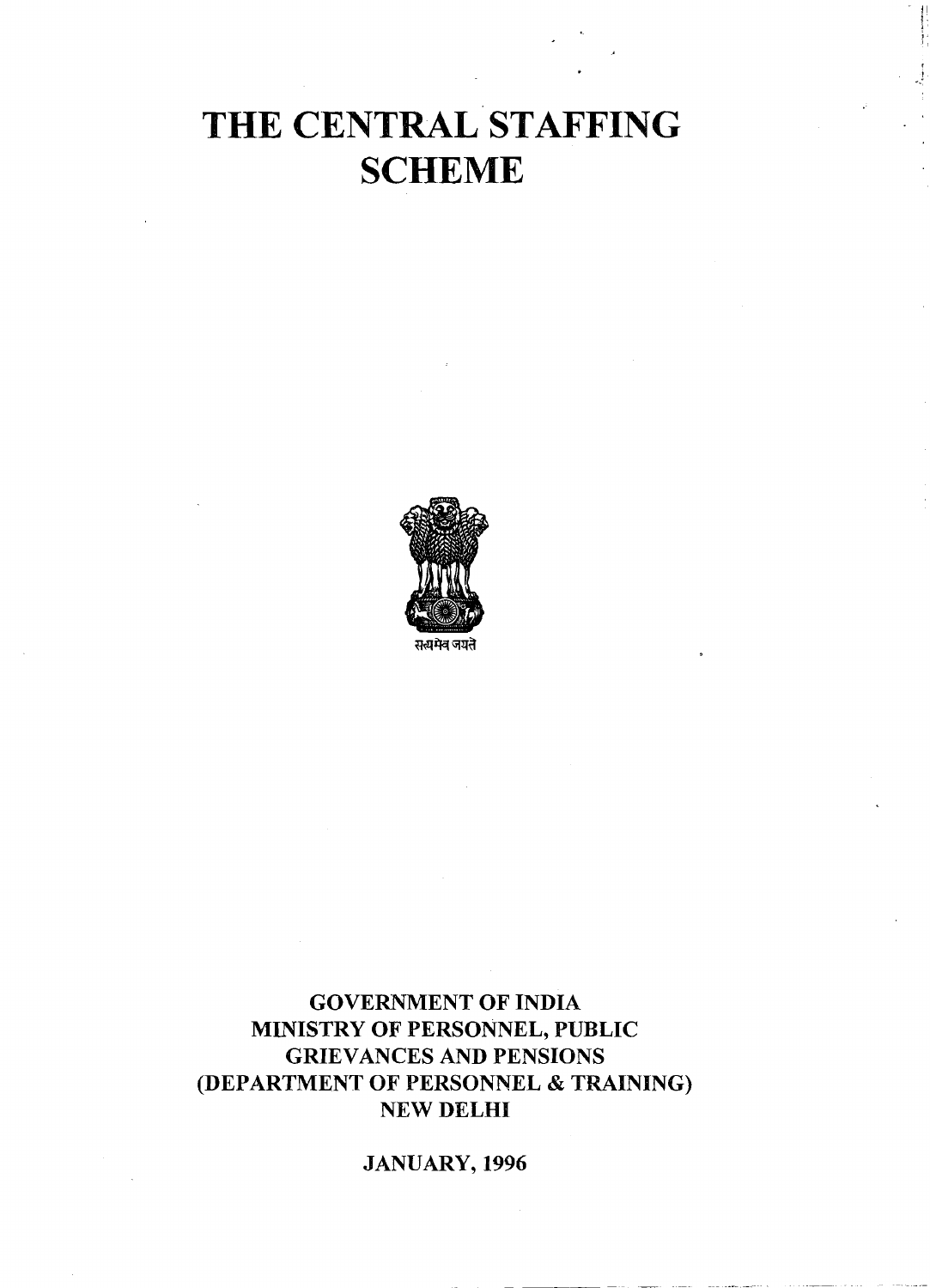### **N0.36177194-EO(SM-I) GOVERNMENT OF INDIA MINISTRY OF PERSONNEL, PUBLIC GRIEVANCES AND PENSIONS DEPARTMENT OF PERSONNEL AND TRAINING**

New Delhi - 110 001, the 5th January, 1996.

### **OFFICE MEMORANDUM**

Subject : Central Staffing Scheme - Procedure for selection and appointment of officers to Secretarial posts of and above the rank of Under Secretary to the Government of India and to certain important non-Secretariat posts.

The basic circular on the above subject was issued vide Department of Personnel (Cabinet Secretariat) O.M.N0.33(1)-E0/70 OF 27th October, 1970. Further instructions amending the circular were issued from time to time as approved by Government. All these instructions in force have been reviewed and consolidated, and I have been directed to communicate the following for the information and guidance of all concerned, in supersession of all relevant orders on the subject.

### **THE APPOINTMENTS COMMITTEE OF THE CABINET**

2. The Cabinet Committee on Appointment (known as the ACC), constituted under rule 6(1) of the Government of India (Transaction of Business) Rules, 1961 has the following functions:

- (i) to consider all recommendations and take decisions in respect of appointments specified in Annexure-I to the First Schedule to Government of India (Transaction of Business) Rules, 1961;
- (ii) to consider all recommendations and take decisions in respect of the empanelments specified in Annexure-I1 to the First Schedule to the Government of India (Transaction of Business) Rules, 1961;
- (iii) to decide all cases of disagreement relating to appointment between the Department or Ministry concerned and the Union Public Service Commission;
- (iv) to decide all cases of disagreement relating to appointments to Board-level positions in the public sector enterprises between the Department or Ministry concerned and the Public Enterprises Selection Board; and
- (v) to consider and decide representations from officers of the rank of Joint Secretary or equivalent and above against adverse remarks in . their annual confidential reports.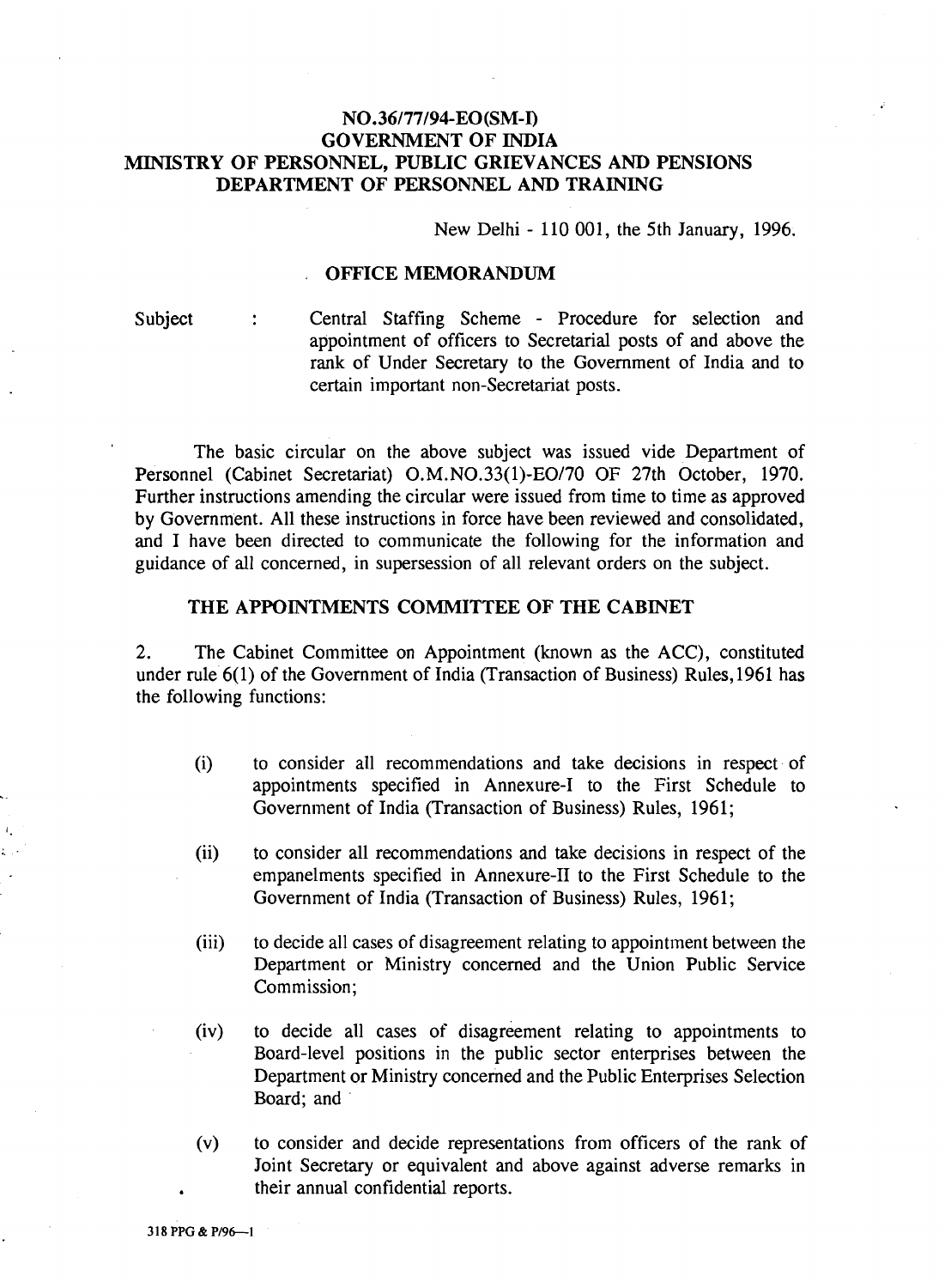The functions, in brief, include the power to take decisions on recommendations relating to Secretarial appointment of and above the rank of Deputy Secretary in the Central Government and on proposals for the empanelment of officers of different services covered by the Central Staffing Scheme in the list of officers prepared for making appointments to posts at level of Joint Secretary and above in the Central Government.

### THE CENTRAL STAFFING SCHEME:

**3.** The Central Staffing Scheme has been in operation now for over 30 years. It provides a systematic arrangement for the selection and appointment of officers to senior administrative posts at Centre, excluding posts which are specifically encadred within the organised Group 'A' services or filled by recruitment through the Union Public Service Commission. Some posts of Deputy Secretary and Under Secretary under the Central Government are shown as numbers, without specifying individual posts, in the cadre strength of the Central Secretariat Service. These posts are filled in accordance with the rules of the CSS, and when so filled, stand outside the Central Staffing Scheme. Appointments to all other posts of the rank of Under Secretary and above in the Government of India are filled under the Central Staffing Scheme, by borrowing officer from the All India Services and participating Group 'A' services; the cardinal principle being that all officers who are so borrowed will serve the Government of India for a stipulated tenure on deputation and, thereafter, return to their parent cadre. Their growth, development and career prospects will be mainly in their own Service.

**4.** The raison d'etre of such a scheme is the Centre's need for fresh inputs at senior levels in policy planning, formulation of policy and implementation of programmes from diverse sources, viz., the All-India Services and the participating organised Group 'A' Services. The services of scientific and technical personnel and professionals in the fields of economics, statistics, law and medicine are, similarly, obtained from officers serving for specified periods on deputation and who return to their respective cadres at the end of tenure. This two-way movement is of mutual benefit to the service cadres and the Government of India.

**5.** The scope of the Central Staffing Scheme is bound by the following parameters: -

- (i) All posts of the rank of Under Secretary and above in the Government of India may be filled on tenure deputation from the all-India Services and the participating Group **'A'** Services of the Central Government, excluding such posts of Under Secretary and Deputy Secretary as are filled by CSS officers.
- (ii) In so far as the officers from the Central Secretariat Services (CSS) are concerned, a specified number of posts at the levels of Under Secretary and Deputy Secretary will be treated as part of their Cadre and posts over and above these will be filled under the Central Staffing Scheme.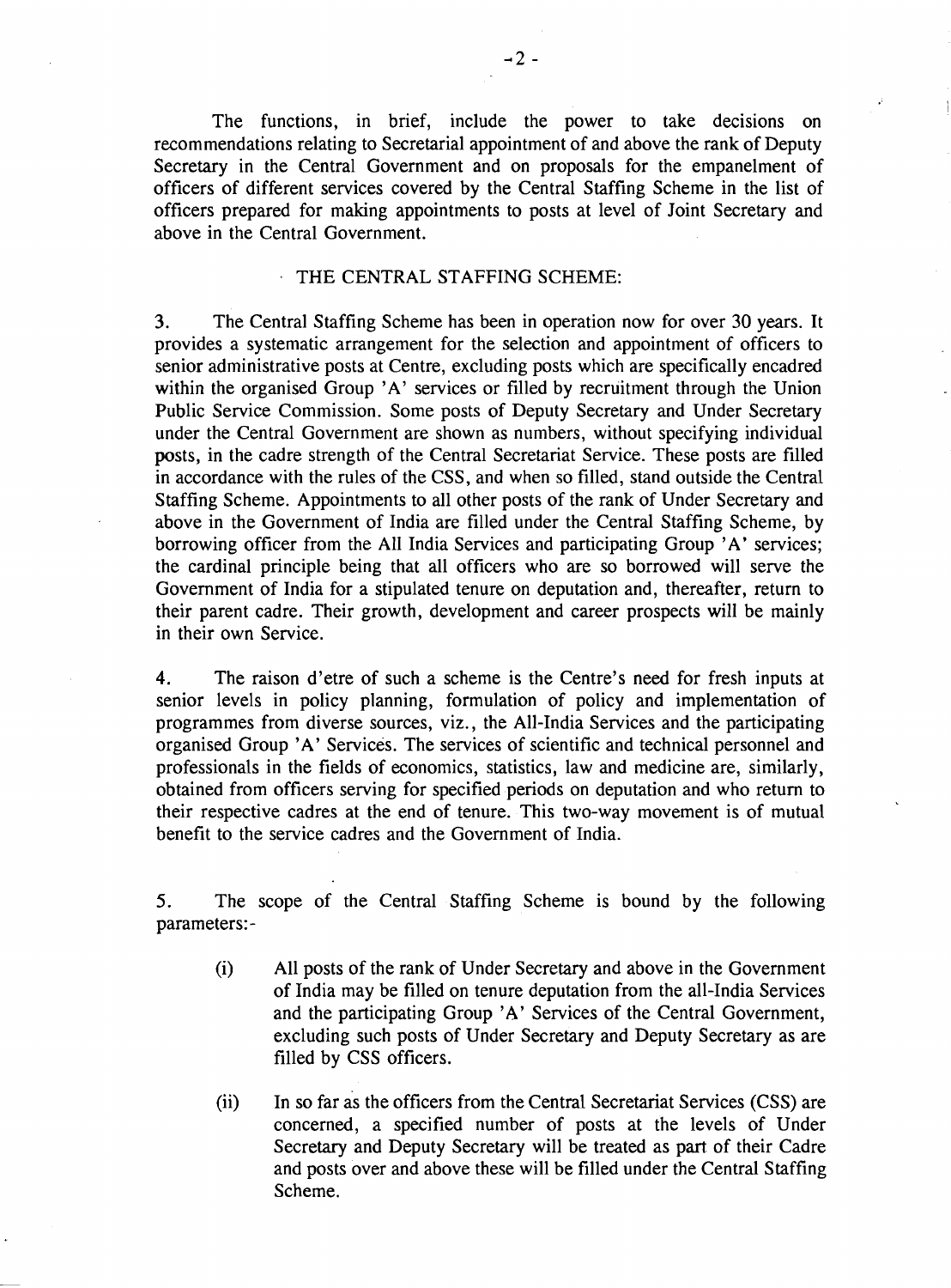(iii) In terms of the provisions of article 312 of the Constitution, the Indian Administrative Service, the Indian Police Service and the Indian Forest Service are all-India Services common to the Union and the States. Every State cadre of each of these Services provides for a central deputation quota which in turn requires additional recruitment to be made to these Services to provide for trained and experienced members of these services to serve on posts in the Central Government. Accordingly, utilisation of the central deputation quota of different State Cadres is an important factor governing the scale at which officers are borrowed from the various State cadres of these all-India Services. However, no post so filled by a member of any all-India Service on tenure deputation can be deemed to be a cadre post of that Service. Similarly, no individual member of an all-India Service can claim any right to a post or appointment under the Government of India on this ground.

**6.** The eligibility of officers for holding posts of the level of Under Secretary and above is as given below:-

| Level                  | Years of<br>Service in<br>Group 'A' | Remarks                                                                                                                                                                                                                                                                                                                                                                                        |  |  |
|------------------------|-------------------------------------|------------------------------------------------------------------------------------------------------------------------------------------------------------------------------------------------------------------------------------------------------------------------------------------------------------------------------------------------------------------------------------------------|--|--|
| (1)                    | (2)                                 | (3)                                                                                                                                                                                                                                                                                                                                                                                            |  |  |
| <b>Under Secretary</b> | 5                                   | Officers should be drawing a<br>basic pay of Rs. 2600/- or more.                                                                                                                                                                                                                                                                                                                               |  |  |
| Deputy Secretary       | 9                                   | Officers should be drawing a<br>basic pay of Rs. 3200/- or more<br>in the senior time-scale<br>– of<br>service.                                                                                                                                                                                                                                                                                |  |  |
| Director               | 14                                  | Officers should be drawing at<br>least Rs. 4000/- basic pay in the<br>pay scale of Rs. 3700-5000.<br>Officers belonging to the Central<br>Secretariat Service Cadre should<br>have atleast five years of service<br>in the Selection Grade of CSS<br>(i.e. at level of Deputy Secretary)<br>for being eligible to hold posts of<br>the level of Director under the<br>Central Staffing Scheme. |  |  |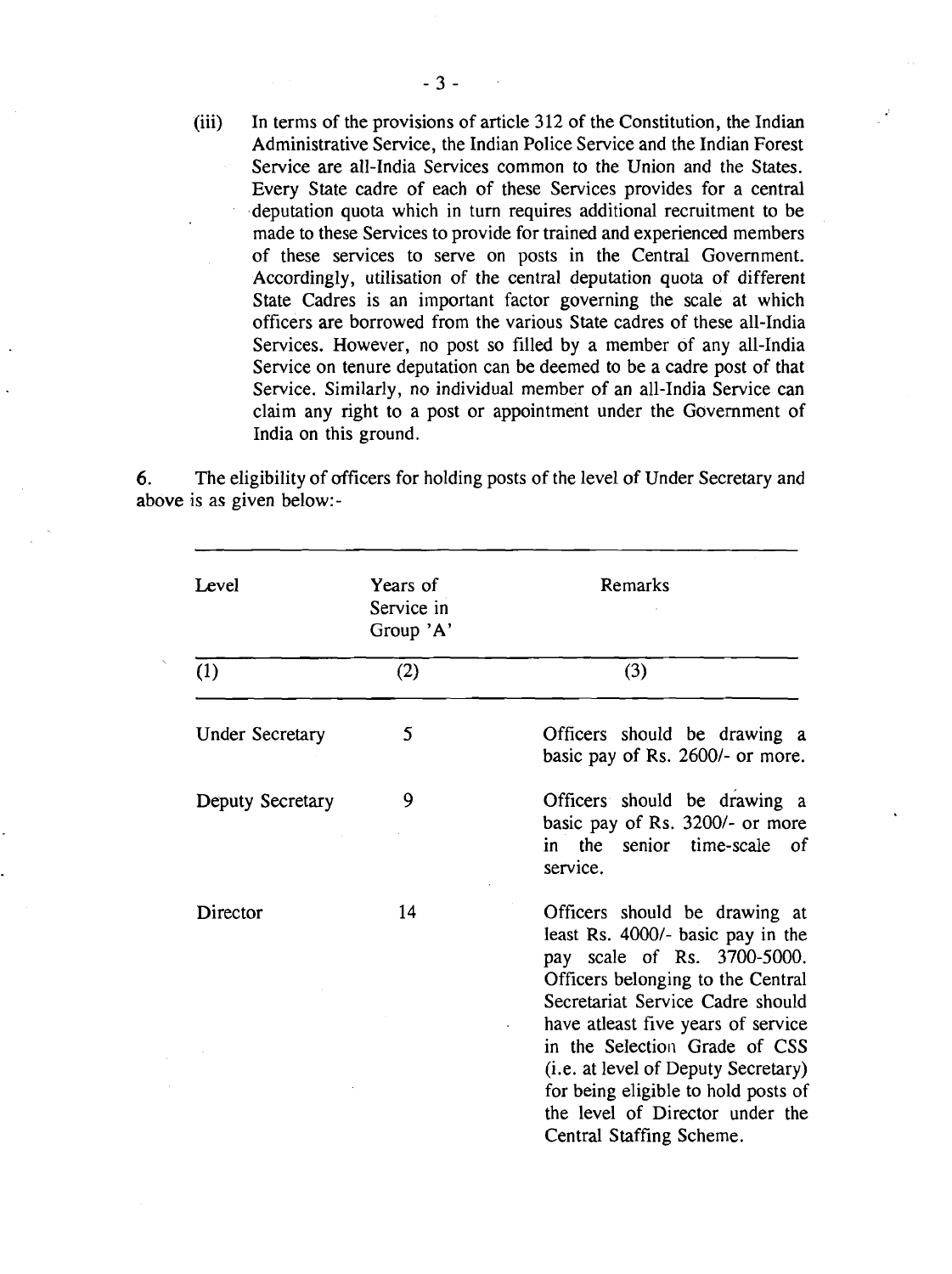$17$ 

Officers should be drawing pay in the scale of Rs.5900-6700 in their respective parent cadre/service OR where an officer is on deputation, he should be on the panel approved by the ACC for the scale of Rs. 5900-6700 in that service/cadre and an officer junior to him on that panel should have been appointed to a post in the scale of pay of Rs. 5900-6700 in that service/cadre. For the All India Services, appointment of at least one officer of the Service of any State Cadre in the scale of Rs. 5900-6700 would be a pre-condition for consideration of the officers of a particular year of

Officers belonging to the Central Secretariat Service should have eight years of service in the Selection Grade and should have been assessed suitable for the post of Director for a minimum continuous period of three years for being eligible to hold posts of the level of the Joint Secretary under the Central Staffing Scheme.

allotment.

Seven years of service in the scale of Rs. 5900-6700 in the parent cadre or service and a minimum of two years of service left for retirement, for all officers other than the Central Secretariat Service. Provided that in respect of officers who had been appointed to the scale of Rs. 2500-2750 (pre-IV Pay Commission) or were included in the panel approved for appointment to posts in the scale of Rs. 2500-2750 under the Central Staffing Scheme on or

Additional Secretary 25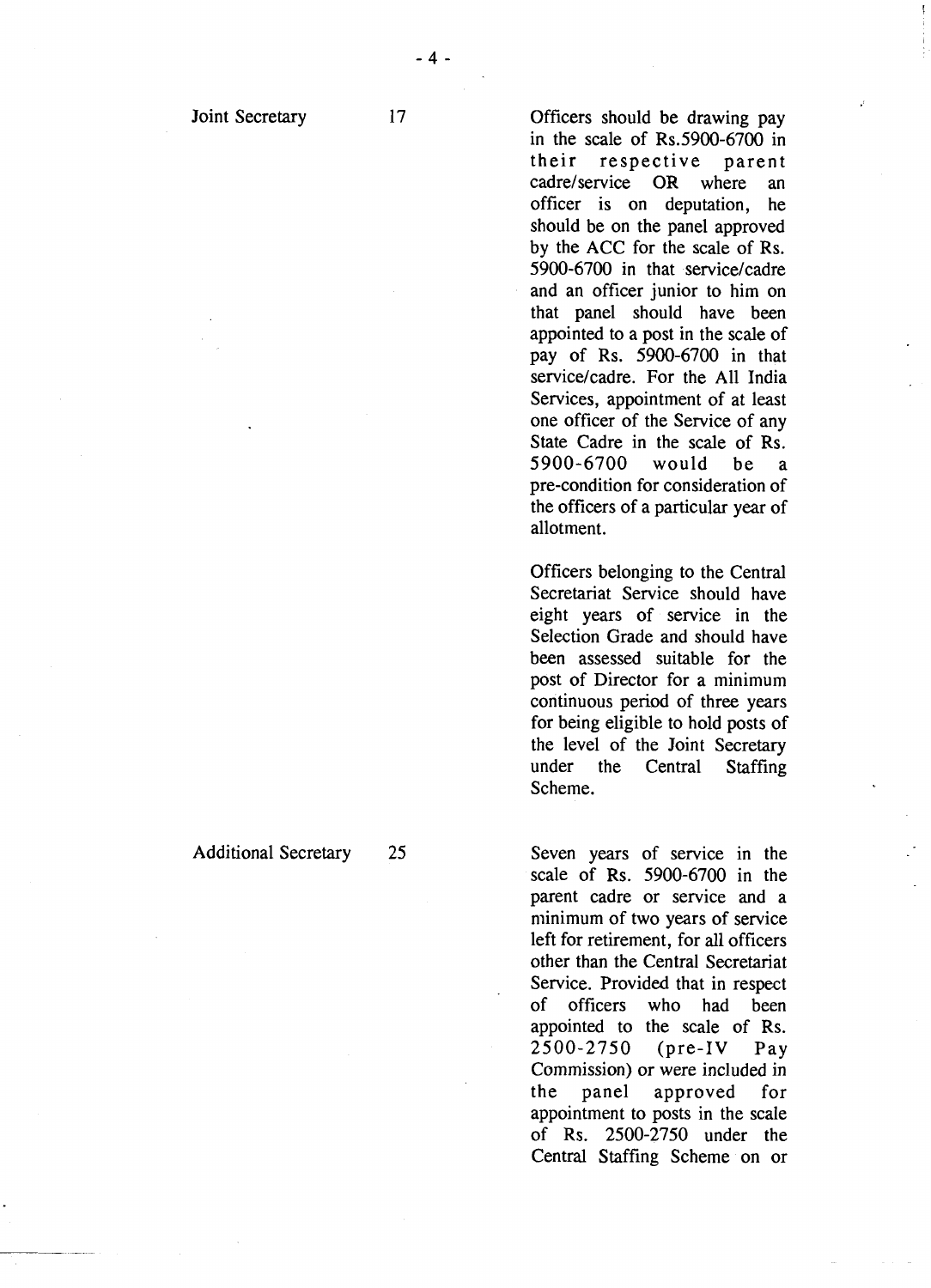before 31.12.1985, a period of 3 years of service in this or equivalent revised scale would be sufficient.

Three years of service in the scale of Rs. 5900-6700 and a minimum of 2 years of service left for retirement in respect of Central Secretariat Service officers.

**Secretary** 

30

Minimum of two years of service in a post carrying a basic pay of Rs. 7300 or above. (Note: In the case of All-India Service officers who stand allocated to different cadres, eligibility criteria will apply to the entire batch as soon as one officer of the batch has put in the required 2 years of service on a post carrying basic pay of Rs. 7300/-.P.M.)

Stringent criteria of selection would apply to members of all the services.

Empanelment for Senior Manazement Posts:

7. It has been the practice to draw a suitability list (known as panel) of eligible officers from the All-India Services and Group 'A' Services participating in the Central Staffing Scheme. This exercise is normally conducted on an annual basis, considering officers with the same year of allotment together as one group.

**8.** At the level of posts of Joint Secretary and equivalent, the Civil Services Board finalises the panel for submission to the ACC. In this work, the Civil Services Board may be assisted by a Screening Committee of Secretaries.

9. The panel approved by the ACC on the recommendation of the Civil Services Board will be utilised for making appointments to posts under the Government of India, but inclusion in the panel would not confer any right to such appointment under the Centre.

**10.** The cases of such officers who were not included in any panel in a particular year would be reviewed together after a period of two years i.e. when two more annual confidential reports on their performance have been added to their CR dossiers. Another such review may be conducted after a further period of two years.

**3 18 PPG** & **PI962**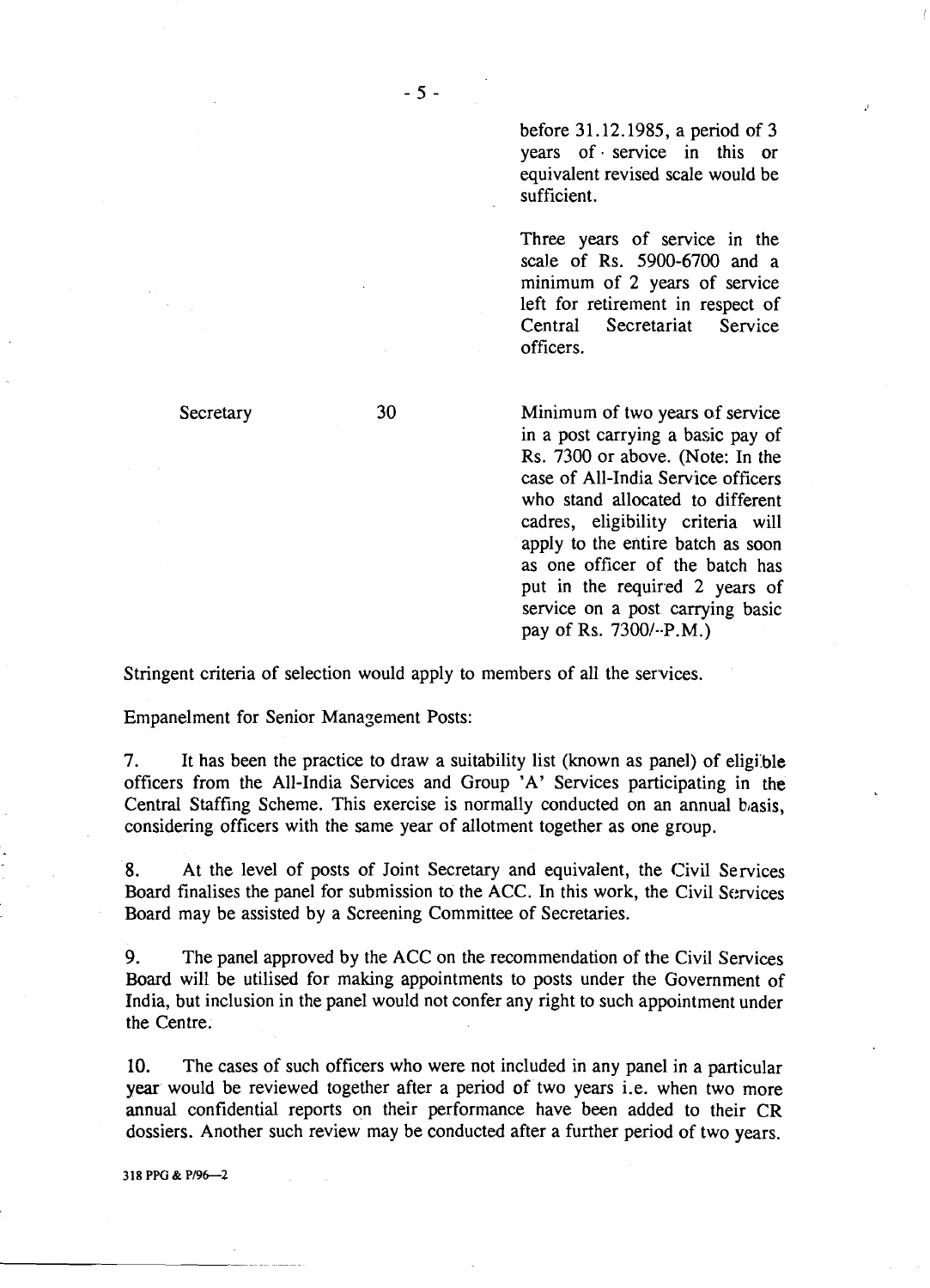11. A special review may be made in the case of any officer whose CR undergoes a material change as a result of his representation being accepted against recording of adverse comments on his annual confidential report.

12. The Cadre Controlling authorities would be informed of the names of officers under their administrative control as and when they are included in the panel finalised with the ACC approval.

13. Inclusion in the panel of officers adjudged suitable for appointment as Joint Secretary or equivalent would be a process of selection based on the criteria of merit and competence as evaluated by the senior members of the Committee/Board on the basis of the CR dossiers.

### ADDITIONAL SECRETARY/SPECIAL SECRETARY/SECRETARY

14. Selection for inclusion on the panel of officers adjudged suitable for appointment to the posts of Additional Secretary or Special Secretary/Secretary to the Government of India and posts equivalent thereto, will be approved by the ACC on the basis of proposals submitted by the Cabinet Secretary. In this task, the Cabinet Secretary may be assisted by a Special Committee of Secretaries for drawing up proposals for the consideration of ACC. As far as possible, panels of suitable officers will be drawn up on an annual basis considering all officers of a particular year of allotment from one service together as a group. Inclusion in such panels will be through the process of strict selection and evaluation of such qualities as merit, competence, leadership and a flair for participating in the policy-making process. Posts at these levels at the Centre filled according to the Central Staffing Scheme are not to be considered as posts for the betterment of promotion prospects of any service. The needs of the Central Government would be the paramount consideration. While due regard would be given to seniority, filling up of any specific post would be based on merit, competence and the specific suitability of the officer for a partiqular vacancy in the Central Government.

15. The panels for posts at these levels would be kept with the Cabinet Secretary.

Officers Returning from Foreign Assignment:

16 An officer who is or was on a foreign assignment for a period of two years or more will be considered for empanelment at the level of Joint Secretary only if on return from such an assignment he has served for a period of at least two years in his cadre and has earned two annual confidential reports thereon. Similarly, such an officer will be considered for empanelment at the levels of Additional Secretary/Secretary after he has served for a period of one year in his cadre and has **earned** one annual confidential report.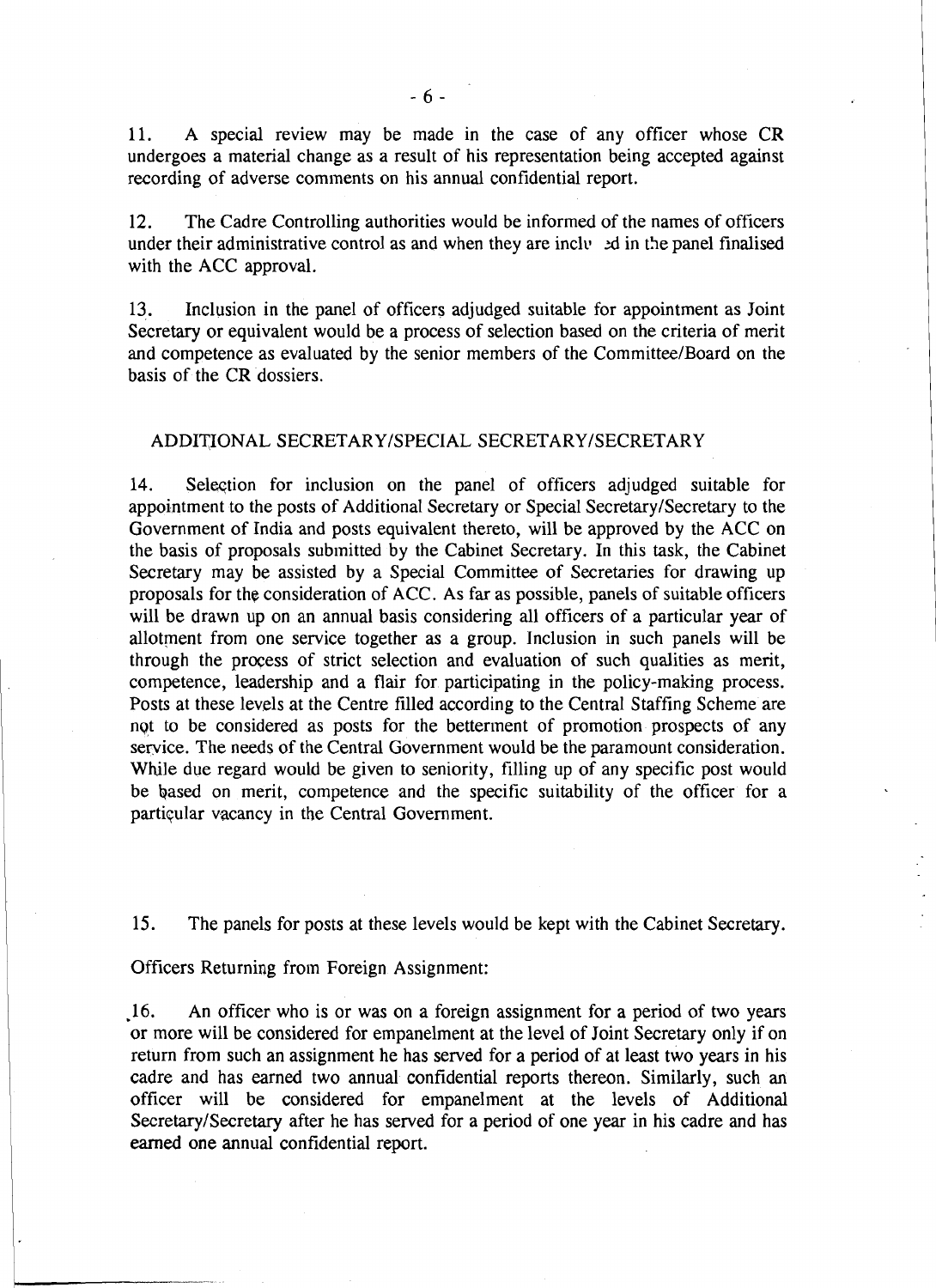Tenure:

17.01 The fixed tenure of deputation of posting under the Central Government is the heart of the Central Staffing Scheme. Rotation between the Centre and the States, Central Ministries and parent cadres, and headquarters and the field, provide a certain degree of pragmatism to policy formulation and programme implementation from the Central Ministries. Based on the experience gained so far, the periods of tenure at the different levels have been prescribed as under:-

| <b>Under Secretary</b> | $\ddot{\phantom{0}}$ | 3 years |
|------------------------|----------------------|---------|
| Deputy Secretary       |                      | 4 years |
| Director               |                      | 5 years |
| Joint Secretary        |                      | 5 years |

17.02 An officer holding the post of Joint Secretary or equivalent, when appointed to a post under the Government of India at the level of Additional Secretary, would have a tenure of 3 years from the date of appointment as Additional Secretary subject to a minimum of 5 years and maximum of 7 years of combined tenure as Joint SecretarylAdditional Secretary. Where an officer remains on leave (either from the Centre or from his Cadre authority or both) on the expiry of his tenure as Joint Secretary till his appointment as Additional Secretary, the leave period shall be counted as tenure deputation.

| <b>Additional Secretary</b> | 4 years, except for cases covered |
|-----------------------------|-----------------------------------|
|                             | under the previous heading.       |
|                             |                                   |

17.03 Every officer shall revert at the end of his tenure as indicated above on the exact date of his completing his tenure. He will, however, have a choice to revert to his cadre on the 31st May previous to the date of the end of his tenure in case personal grounds such as children's education etc., necessitate such reversion. No extension after completion of the full tenure would be allowed.

Secretary : No fixed tenure.

17.04 The period of training abroad undergone by officers, who were deputed while working in Government of India under Central Staffing Scheme, will not be excluded for the purpose of calculating the tenure at the Centre.

17.05 In cases of officers who underwent training in India the complete period of training will be excluded for the purpose of calculating tenure at the Centre in the following cases :

(i) Training at the National Defence College, New Delhi.

(ii) Training at the Defence Services Staff College, Wellington.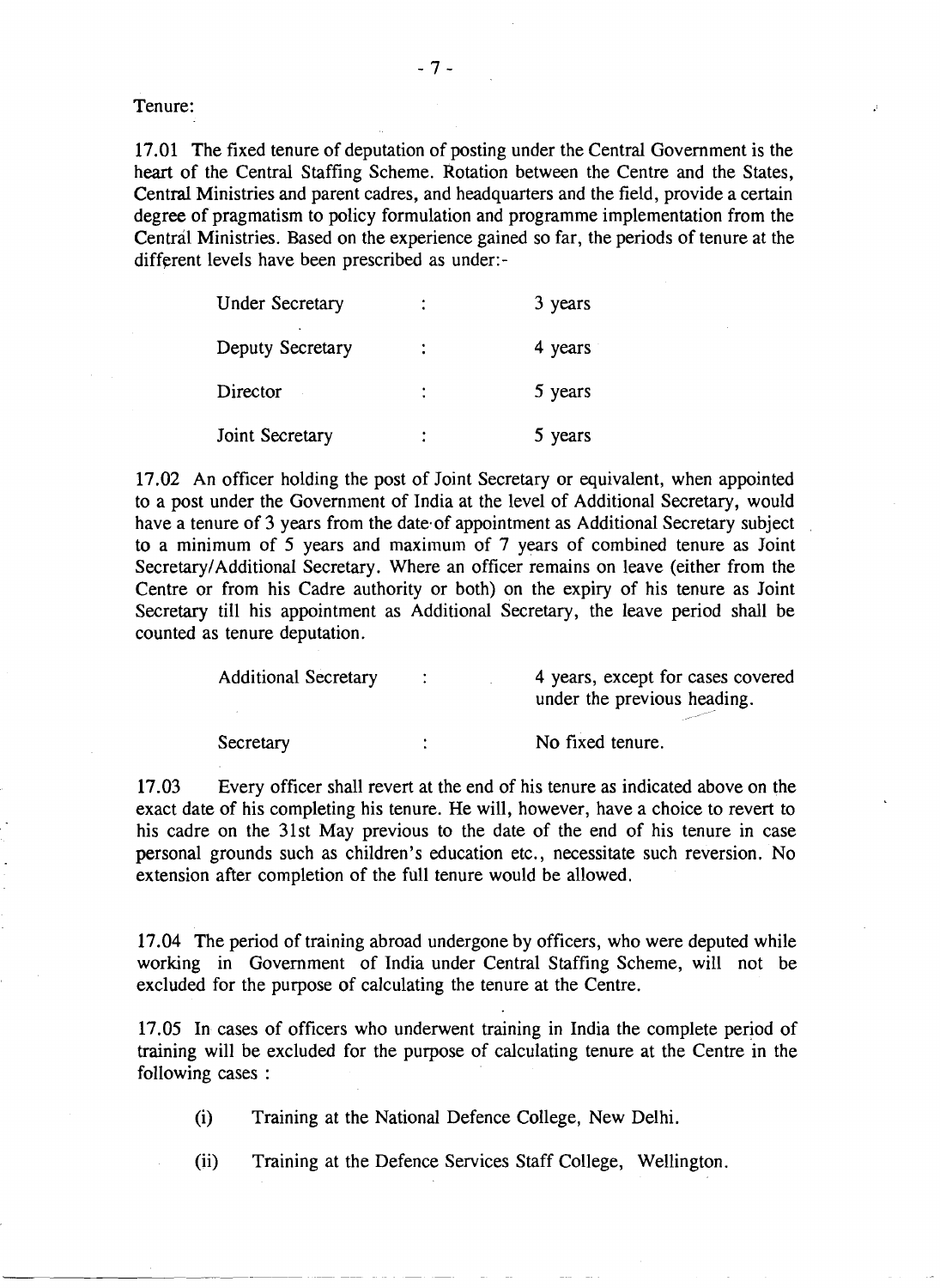- (iii) Training at the Management Development Institute Gurgaon for the National Management Programme.
- (iv) Training at the Institute of Public Administration, New Delhi for the APPA course (only for the first tenure at the Centre). If the selection for the APPA course is towards the end of the first tenure, the officer will get extension of tenure till the end of the course.
- (v) For an officer selected for the Jawahar Lal Nehru Fellowship, only half the period spent on the Fellowship will be counted towards central tenure.

**17.06** Officers at the level of Additional Secretary and Joint Secretary having one year or less for superannuation at the end of their Central tenure need not be reverted to their parent cadres and they can be given extension of tenure till they superannuate; provided that an Additional Secretary level officer is not empanelled for the post of Secretary.

**17.07** An officer who has served in the following Institutions/Posts for atleast three years will be permitted to count half the period spent in that post towards his central deputation tenure.

- (i) Postings at the La1 Bahadur Shastri National Academy of Administration, Mussoorie.
- (ii) Development Commissioner and Jt. Development Commissioner Kandla Free Trade Zone, Kandla.
- (iii) Planning Advisor, North Eastern Council, Shillong.
- (iv) Advisor (Rural Development), North Eastern Council, Shillong.
- (v) Finance Advisor, Brahmaputra Board, Guwahati.
- (vi) Commissioner (payments), Dhanbad.

**17.08** Officers left with a balance tenure of less than a year on return from posting abroad or foreign service shall be reverted by the Establishment Officer to their parent cadres.

**17.09** An officer of the Central Secretariat Service will be transferred out of his Ministry/Department at the time of his promotion at each level above Under Secretary, irrespective of the number of years spent by him in that Department at the time of the promotion. (Rotation Policy)

**17.10** An officer of Central Secretariat Service will not be attracted by the 'Rotation Policy' if he has less than three years of service left to superannuate from the time his name is included in the Suitability List or Select List.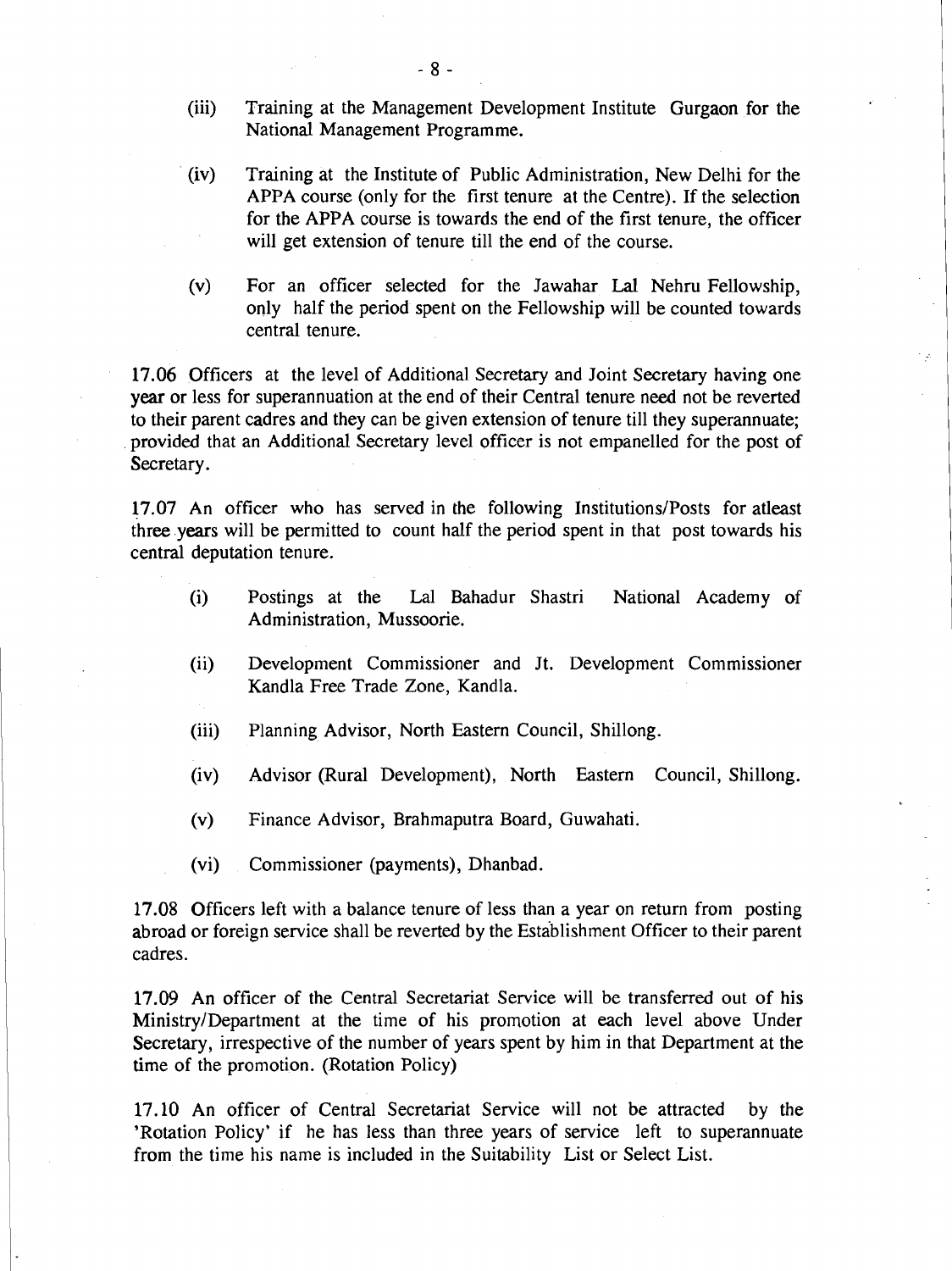17.11 Orders for premature reversion to their respective cadres of officers serving under the Central Staffing Scheme may be issued :-

- (a) By the Establishment Officer in cases where the officers want to avail the benefit of promotion in their cadres;
- @) By the Establishment Officer, with the approval of the Cabinet Secretary, in cases of compassionate/personal grounds where the officer has a balance tenure of six months or less left.

The powers being delegated to the Establishment Officer/Cabinet Secretary will not extend to officers who constitute the "hard core" in organisations like the IB.

- **17.12** (a) Officers of the Indian Foreign Service appointed to posts under the Central Staffing Scheme would have a tenure of three years.
	- @) They shall not normally be relieved, except with the approval of the appointments Committee of the Cabinet from a Central Staffing Scheme post before their tenure.

**17.13** No lateral shifts of officers from one Ministry/I)eptt. to another will normally be considered. However, in the case of Private Secretary to Ministers the policy followed would be :-

- (a) The redeployment of a Private Secretary in the same Ministry/ Department as Deputy Secretary or Director is discouraged.
- @) The Private Secretary (to Minister) who has been empanelled for holding post of Joint Secretary at the Centre should also not be considered for relocation in the same Ministry/Deptt. and the officer should be posted to some other Ministry/Deptt.

Intervals Between Postings on Deputations to the Centre:

18.1 An officer will be considered for deputation to the Central Government on the posts of Under Secretary, Deputy Secretary, Director or Joint Secretary only if he has rendered **3** years service, prior to the proposed date of his appointment at the Centre, in the State Government/Union Territory Administration'or in his parent cadre. In the case of All-India Service cadres pertaining exclusively to States in the North-East, namely Assam-Meghalaya, Manipur-Tripura and Nagaland and J & K, the prescribed interval, also known as cooling off period, will be **2** years. 'For appointments at the level of Additional Secretary to the Government of India or equivalent, the period of cooling off will be one year. No such restriction would apply 'for appointment to posts at the level of Secretary to the Government of India or equivalent.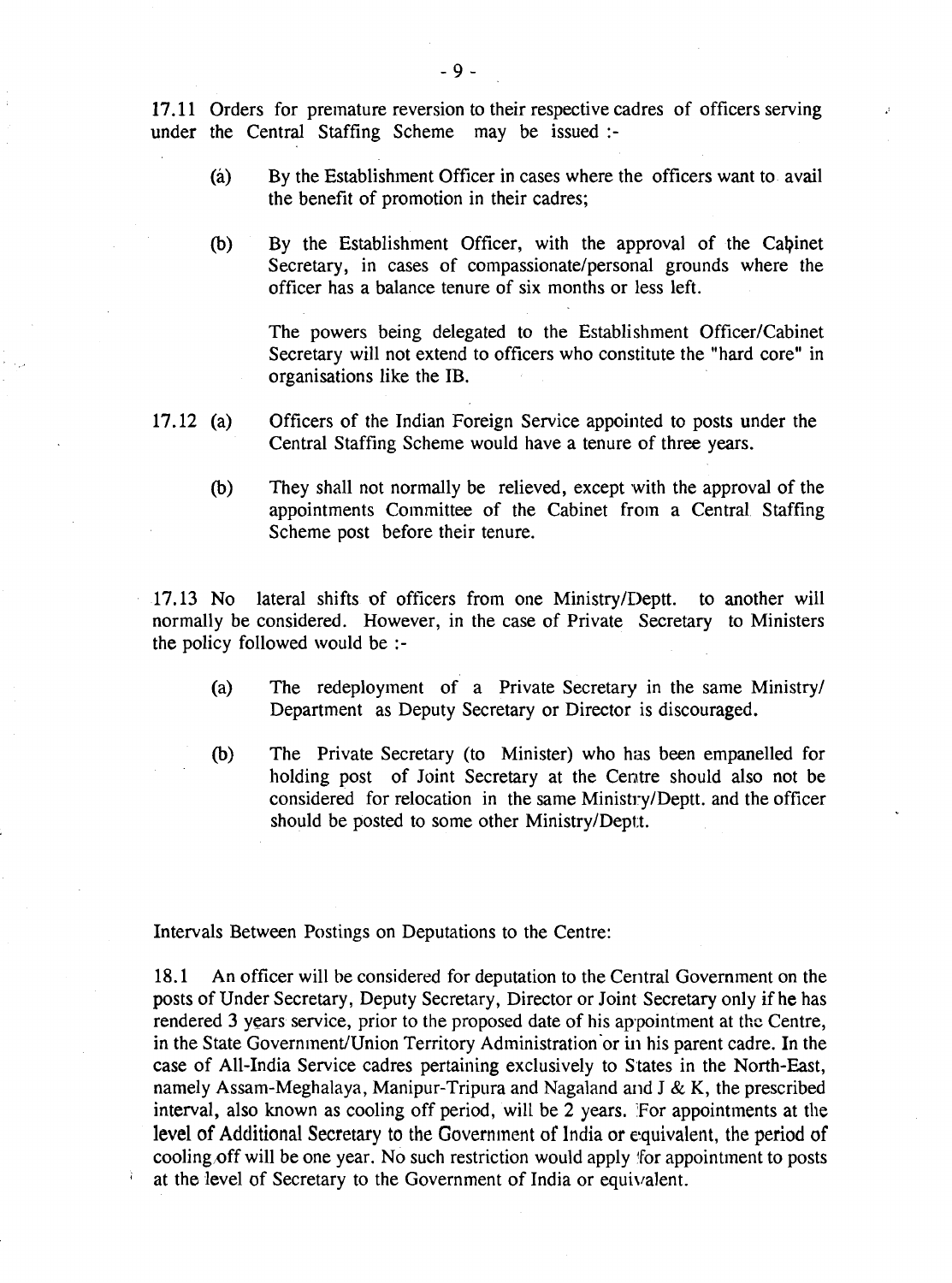### COMPULSORY WAITING

18.2 Where an officer is to be appointed to a post different from the one held previously on account of return from training, or abolition of post etc. he/she shall continue to be borne on the establishments of the organisation in which he/she previously held the post and his/her pay and allowances shall be met by that organisation, till such time helshe assumes charge of a new post. The services of such an officer during the period of his/her compulsory wait can be utilised by the Establishment Officer or by the organisation concerned with the approval of the Establishment Officer, for any specific assignment.

19.1 Any leave taken by the officer on completion of tenure on deputation at the Centre from the Central Government will not be counted towards cooling off period. In other words, this period will be reckoned from the date the officer reports for duty to the State Government, Union Territory Administration or Cadre authority.

19.2 Officers posted as Resident Commissioners, or against similar posts of the State Government in Delhi w.e.f 4/10/93 would get lower weightage when the Central Government considers their names for Central Deputation.

- 19.3 (a) An officer will ordingily be debarred for further Central deputation for a 5 years period, if he fails to take up an assignment in pursuance of an order of the Appointments Committee of the Cabinet (ACC) and the cadre authoritylstate Govt. have not requested for withdrawal of the name from offer list before his name was approved by the CSB for a placement.
	- (b) The State Govts./Cadre authorities may withdraw an officer from the offer list without rendering him liable to debarment, provided he has not been approved by CSB for a placement; if the request of withdrawal is received after CSB approves an officer for appointment, then he would be liable to be debarred.
	- (c) A representation against debarment will be considered and decided by the Minister of State and Union Cabinet Minister for Personnel after taking into consideration the views of CSB.

Institutional arrangements:

20. For staffing posts of the rank of Deputy Secretary, Director and Joint Secretary or equivalent, the Appointments Committee of the Cabinet shall be assisted and advised by the Civil Services Board and the Central Establishment Board constituted therefor. The constitution and functions of these Boards are as detailed below:-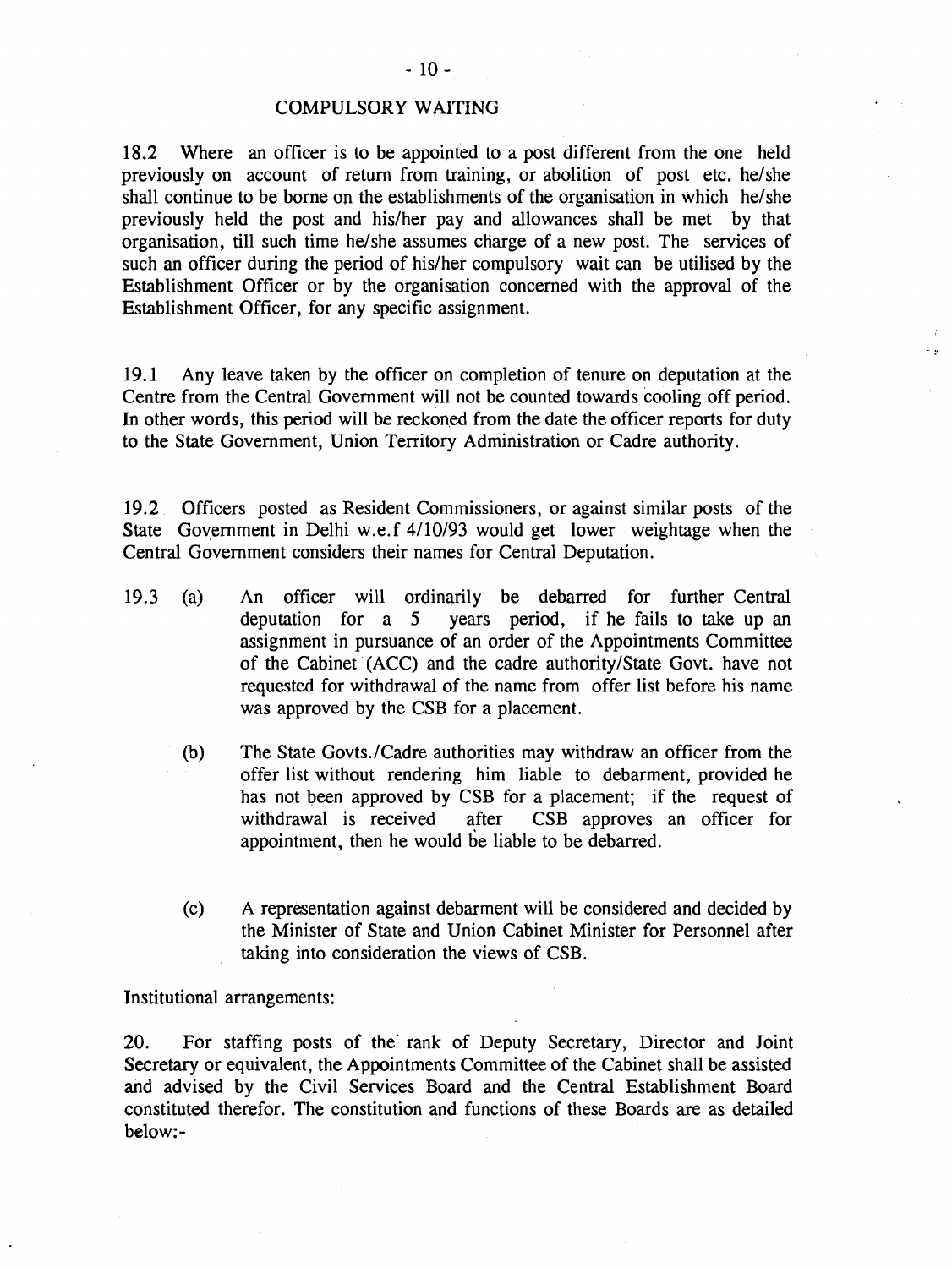### The Civil Services Board:

The Civil Services Board shall consist of:-

| (a) Cabinet Secretary     | Chairman (ex-officio) |
|---------------------------|-----------------------|
| (b) Secretary (Personnel) | Member (ex-officio)   |

- (c) One Secretary to the Member  $\mathbb{Z}^+$ Government of India (to be appointed for a year at a time)
- (d) Establishment Officer : Member-Secretary (ex-officio)
- (e) Secretary of the co-opted Member Administrative Ministry/Department concerned.

### Functions:

It shall be the duty of the Board:-

- (a) to make recommendations, having regard to the merits and eligibility for consideration and availability of officers in the field of choice:
	- (i) for appointments to posts of Deputy Secretary, Director and Joint Secretary under the Central Staffing Scheme;
	- (ii) for appointment to other non-Secretariat posts which carry a pay scale, the maximum of which is not less than Rs. 5300, but not exceeding Rs. 7300/- when it is proposed to appoint officers of the All-India Services/Central Secretariat Service or those belonging to any of the Services which normally offer officers for manning posts at these levels; (This would include posts in the Public Sector Undertakings except posts filled through the Public Enterprises Selection Board. Cadre posts to'which appointments are to be made only from among officers of the concerned cadres are not under the purview of the Board);

to consider and make recommendations on proposals for extension beyond the normal tenure of officers at the level of Joint Secretary on Central deputation and foreign assignment of officers of the rank of Joint Secretary/equivalent and above;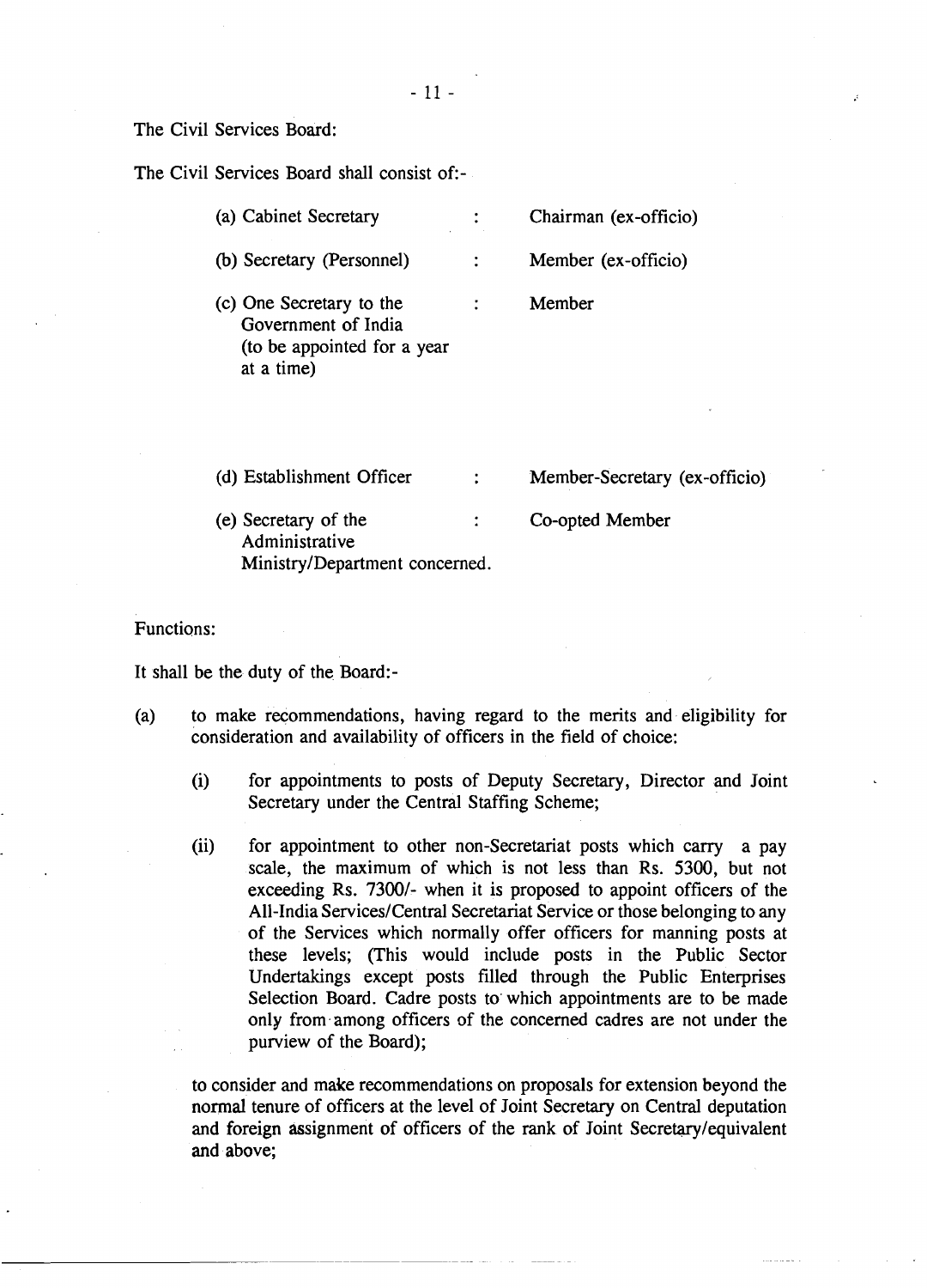- (c) to consider and make recommendations to the Appointments Committee of the Cabinet in respect of such cases of premature retirement under rule **16(3)** of the All India Services (DCRB) Rules, FR  $56(i)$  or article 459(h) of the Civil Services Regulations as fall within the purview of the Board;
- (d) to consider the assessment made by the Screening Committee and to make recommendations thereon to the ACC for inclusion of officers in the Joint Secretaries' suitability list; and
- (e) to advice the Department of Personnel and Training on matters specifically referred to the Board by that Department.

The Civil Services Board shall not, however, be concerned with the recommendations for-

- (i) appointment of members of Indian Foreign Service to posts included in the Foreign Service Cadre which are made on the recommendations of the Foreign Service Board;
- (ii) appointment to posts under the control of the Ministry of Railways which are made on the advice of the Railway Board; and
- (iii) appointments to posts under the control of the Ministry of Defence other than civil posts which are made on the advice of the Services Selection Board or other specified authorities.

The Central Establishment Board:

The Central Establishment Board shall consist of

| (a) | Secretary (Personnel)                                                                               | Chairman (ex-offcio) |
|-----|-----------------------------------------------------------------------------------------------------|----------------------|
| (b) | Three Secretaries to the<br>Government of India<br>(By rotation, for a period of one calender year) | Members              |
| (c) | <b>Establishment Officer</b>                                                                        | Member-Secretary     |

## (ex-offcio)

### Functions

It shall be the duty of the Board-

- **(a)** to make recommendations for selection for deputation on fellowship training such of the cases as are referred to it by the Government;
- (b) to make recommendations on cases of extension of tenure or foreign assignment cases beyond normally stipulated period as laid down by policy in respect of officers below the rank of Joint Secretary;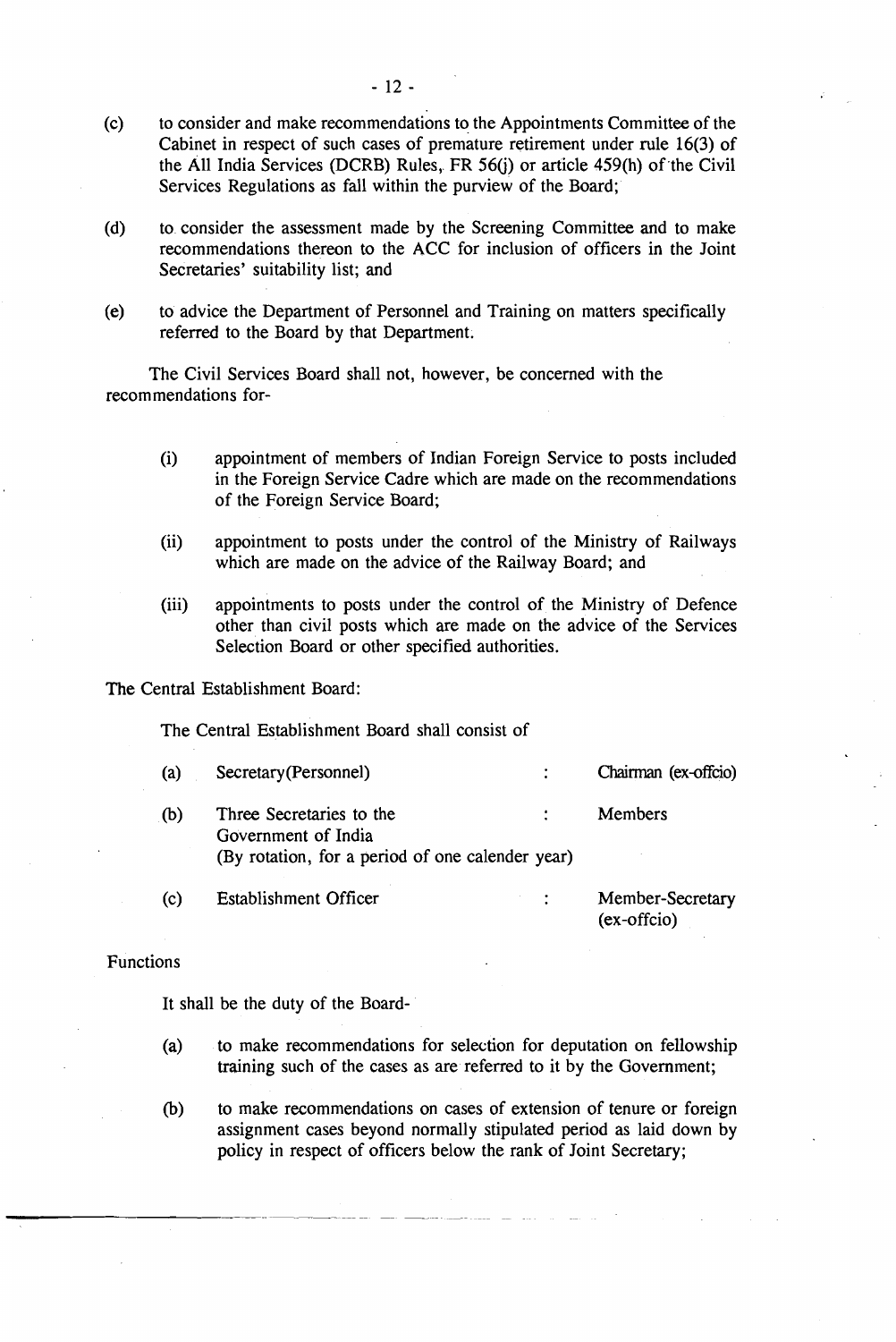- (c) to make assessment of Central Secretariat Service officers for appointment to the posts of Deputy Secretary and Director in the Ministries/Departments;
- (d) to consider premature retirement under relevant rules in respect of officers below the rank of Joint Secretary; and
- (e) to advise the Department of Personnel and Training on matters specifically referred to the Board by that Department.

Procedure for filling Vacancies:

Joint Secretary/Director/Deputy Secretary & equivalent:

- **21.** An important function of the Civil Services Board is to furnish panels of suitable names to the concerned Ministries/Departments for filling the vacancies of Joint Secretary/Director and Deputy Secretary. The procedure for the purpose would be as follows:-
	- (i) All vacancies, actual or impending within the purview of the respective Boards shall be expeditiously reported by the Ministry/Department concerned to the Establishment Officer to the Government of India with full details as to the nature and duration of the vacancy, a detailed description of the specific qualifications required, . and special qualifications, experience etc., if any, needed in the incumbent. It will be open to the Ministries and departments to indicate at the same time the names of any particular officer or officers whose claims and suitability they wish the respective Boards or the Appointments Committee to consider.
	- (ii) The Establishment Officer, acting on behalf of the Boards shall offer a panel of three names for each vacancy, keeping in view the educational qualifications, service, experience and special training required for effective performance of the job and suggestions of the MinistryIDepartment as to the field of consideration of persons for the job.

Provided that where a sufficient number of officers possessing the qualifications and experience necessary for the particular post is not actually available, the Establishment Officer may reduce the number of officers so included in the offer list to two or even one.

(iii) The Board taking into consideration the offer list will finalise the panel<br>in order of preference for each vacancy of Joint preference Secretary/Director/Deputy Secretary having regard to the job description, suitability of the candidates, cadre profile, fair representation for women ,representation of various organised services, equitable opportunities to officers on the offer list and other relevant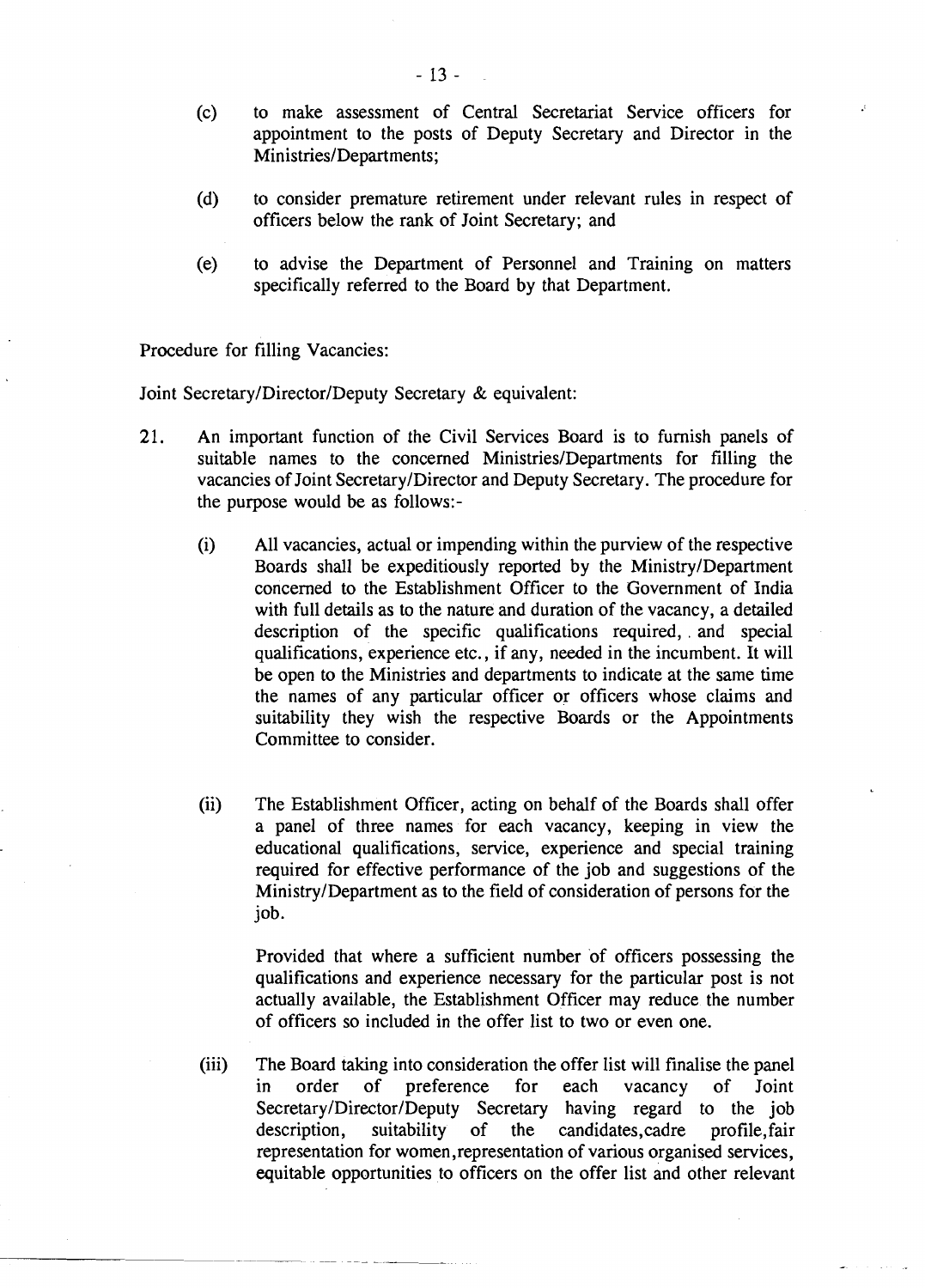factors. Where a sufficient number of officers possessing the qualifications and experience necessary for a particular post is not actually available, the Board may reduce the number of officers so included in the panel to two or even one;

- (iv) For posts at the level of Joint Secretary, the field of choice will be restricted to officers who are already screened and found suitable to hold posts at this level in accordance with the prescribed procedure.
- (v) The approved list shall be forwarded for submission to the Ministerin-charge for his selection. This should normally be completed within 7 days of the receipt of the panel or, if the Minister is on tour, then within 7 days of his return from tour.
- (vi) In considering the names suggested, every effort should be made by the Ministers to confine the final selection for the vacancy from among the names on the panel, and if any particular case, the names on the panel, are not acceptable, the Ministry concerned will inform the Establishment Officer of the detailed reasons as to why each officer suggested is not considered suitable.
- (vii) The Establishment Officer, may then suggest another panel of names to the MinistryIDepartment for its consideration and approval of the Civil Services Board.
- (viii) The Establishment Officer will present all relevant material together with his own recommendations, if any, for the consideration of the respective Boards and/or the Appointments Committee of the Cabinet, as the case may be.
- (ix) In all cases which do not require the orders of the Appointments Committee of the Cabinet, final selection shall be made by the Minister concerned on the basis of the recommendations of the respective Boards. All other cases shall be submitted by the Establishment Officer for the final orders of the appointments Committee of the Cabinet.
- (x) (a) Where appointment of IPS/IFS officers is governed by the existing tenure rules under the Central Staffing Scheme, the same would apply.
	- (b) Where an officer is shifted from a non Central Staffing Scheme post to a post under the Central Staffing Scheme, he/she would normally get a tenure of three years on the second post (subject to an overall ceiling of seven years as in (c) below). In cases where the (unutilised portion) remaining tenure is more than three years, the officer's tenure under the Central Staffing Scheme would be for that period. The same would apply to an officer shifted from a post under the Central Staffing Scheme to a non Central Staffing Scheme post.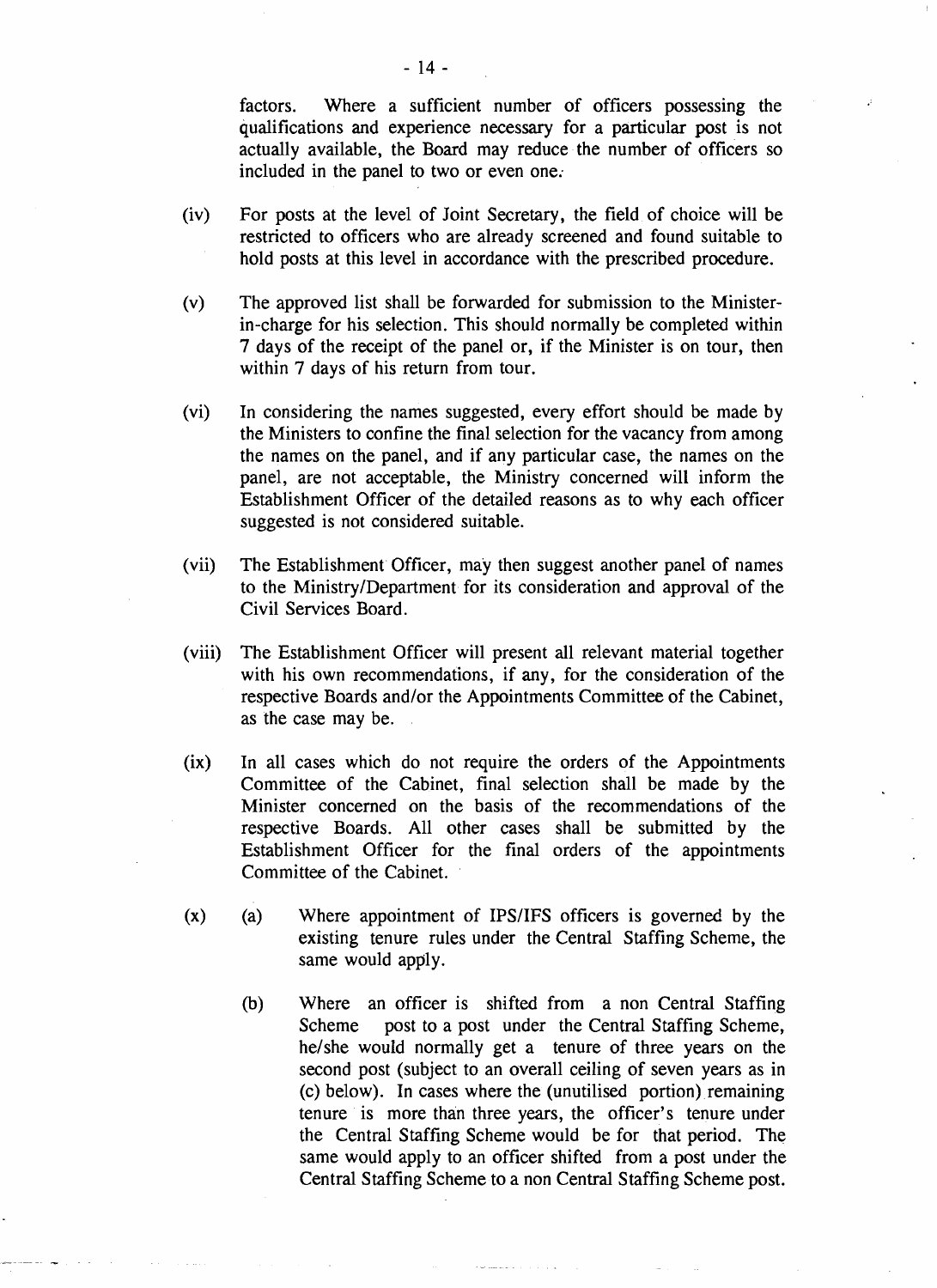(c) The maximum continuous tenure on Central Staffing Scheme and non-Central Staffing Scheme posts would be seven years.

21.2 The Civil Service Boards (CSB) shall not be concerned with the recommendations for appointment to the posts at the level of Additional Secretary, Special Secretary or Secretary to the Government of India. In respect of these cases, the Cabinet Secretary shall keeping in view the approved suitability lists of officers fit to hold the categories of posts and irrespective of whether the officers are serving in the Government of India or in the States, submit recommendations to the Appointments Committee of the Cabinet.

Upgradation on personal basis:

**21.3** Where a Central Sectt. Service officer has less than one year of service to superannuate from the time his name is included in the Suitability List for Directors or the Empanelled List for Joint Secretaries, the post held by him can be upgraded as personal to him to promote him in the same Ministry/Department.

Establishment Officer :

22. An officer of the status of an Additional Secretary to the Government of India in the Department of Personnel and Training shall be designated as the Establishment Officer to the Government of India, and he would be the Secretary to the Appointments Committee of the Cabinet and Member-Secretary of Civil Services Board and the Central Establishment Board.

It shall be his duty inter-alia-

- (i) to receive communications intended for the ACC or the respective Boards and to obtain and communicate their orders to the Ministries/Departments concerned;
- (ii) to keep himself informed of possible or impending vacancies in posts falling within the purview of the ACC or the respective Boards and the availability of officers of the requisite senioritylqualifications and experience for filling such appointments;
- (iii) to keep himself in close touch with the State Governments, the Comptroller & Auditor-General of India and other cadre controlling authorities for the systematic planning and maintenance of supply of suitable officers for manning the deputation posts at the Centre; this will necessarily involve the identification of talent with a view to its development and utilisation;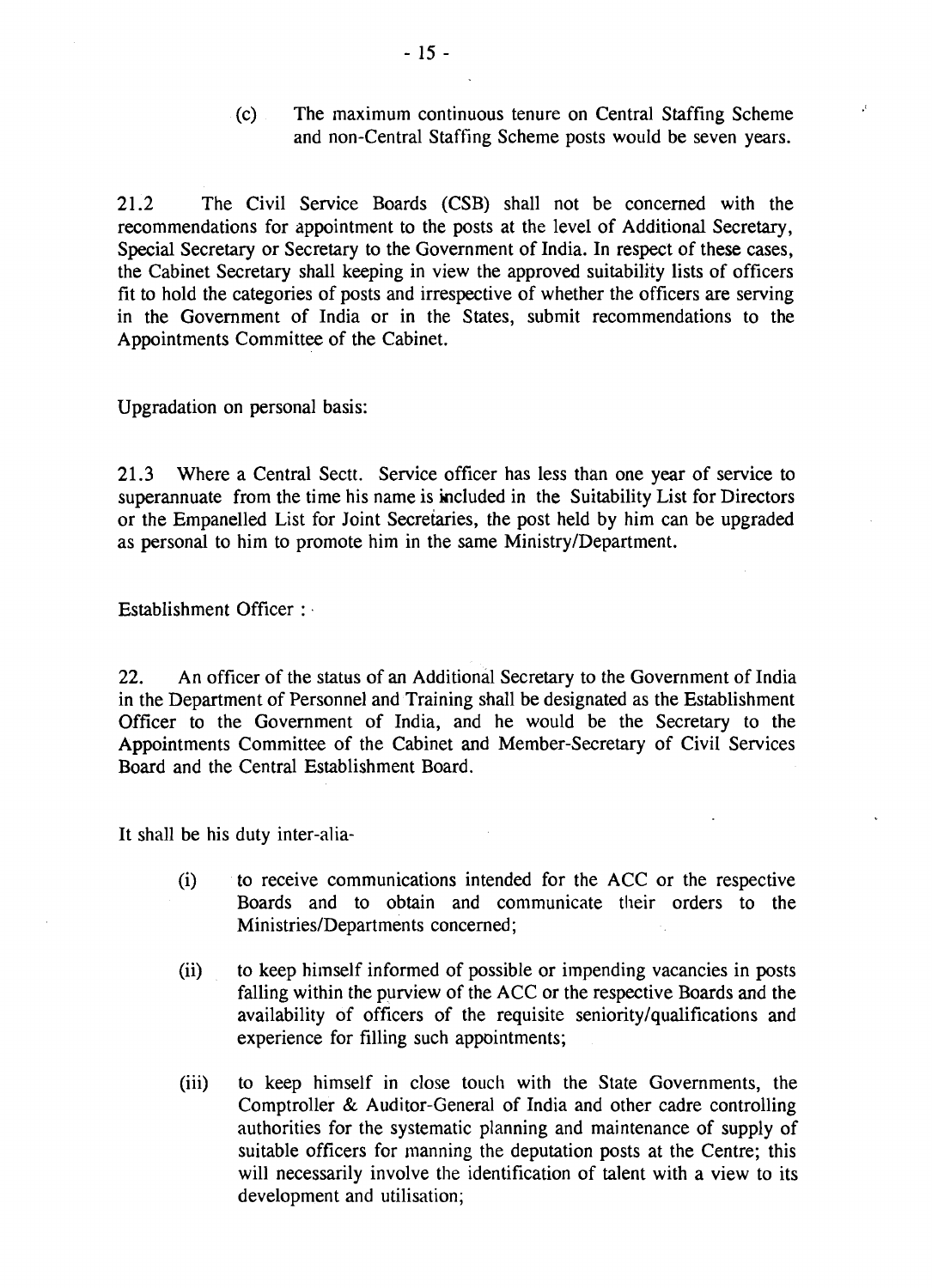- (iv) to ensure up-to-date maintenance and proper custody of confidential . records of all officers belonging to the IAS and those already appointed or proposed to be appointed to Grade I of the Central Secretariat Service;
- (v) to conduct all correspondence with the State Government, the Comptroller and Auditor-General of India and other cadre controlling authorities or the Ministries concerned in regard to the selection or reversion of officers in connection with the appointments within the purview of the ACC or the respective Boards;
- (vi) to keep himself fully informed of all aspects of senior management (i.e. Joint Secretaries and above and their equivalent) including development of personnel for it;
- (vii) to deal with all matters pertaining to the training and career planning for the IAS and the Central Secretariat Service;
- (viii) to assist in policy formulation for matters relating to training and career planning for the All-India and Central Services; and
- (ix) to maintain liaison with professional institutions in personnel matters.

**23.** All correspondence between Ministries at the Centre on the one hand and the Comptroller & Auditor-General of India or other Cadre authorities or the State Governments on the other for obtaining the services of officers for appointment at the Centre shall be canalised through the Establishment Officer whenever:-

- (a) the officer whose services are required belongs to an All-India Service or a Central Service Group 'A', a State Civil Service or a State Police Service; or
- (b) the officer is required for a post which is within the purview of the respective Board or the Appointments Committee of the Cabinet.

No Ministry or Department, **or** autonomous body financed by the Central Government shall obtain or try to obtain the services of officers of an All-India Service or State Service or a Central Service Group 'A' by way of direct correspondence with any State Government or the concerned Cadre Controlling authority.